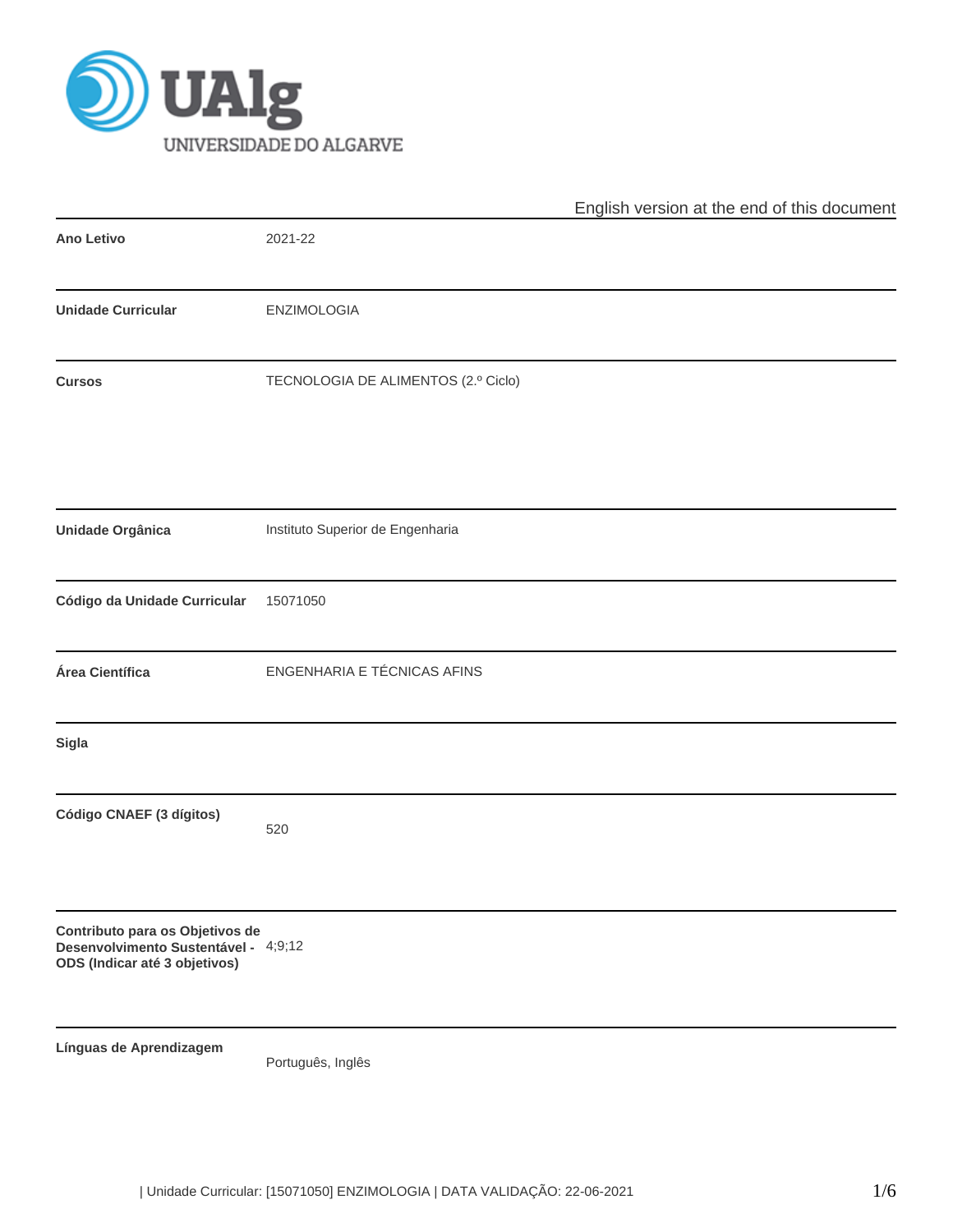

**Modalidade de ensino**

Presencial

Docente Responsável **Gil Vicente da Conceição Fraqueza** 

| AUI A<br>RM∆<br>I DOCENT<br>ΠPΩ | L HORAS DE CONTACTO (*)<br><b>OIAL</b> |
|---------------------------------|----------------------------------------|
|---------------------------------|----------------------------------------|

\* Para turmas lecionadas conjuntamente, apenas é contabilizada a carga horária de uma delas.

| ANO | <b>PERIODO DE FUNCIONAMENTO*</b> | <b>HORAS DE CONTACTO</b> | I HORAS TOTAIS DE TRABALHO | <b>ECTS</b> |
|-----|----------------------------------|--------------------------|----------------------------|-------------|
|     | 51                               | 15T; 15TP; 15PL; 5OT     | 140                        |             |

\* A-Anual;S-Semestral;Q-Quadrimestral;T-Trimestral

# **Precedências**

Sem precedências

#### **Conhecimentos Prévios recomendados**

Não aplicável

# **Objetivos de aprendizagem (conhecimentos, aptidões e competências)**

Esta unidade curricular foi desenhada para ajudar o aluno a:

A - Reconhecer as características, funções e parâmetros cinéticos das enzimas.

B - Distinguir diferentes tipos de inibição e compreender o efeito da concentração de substratos ou inibidores, da temperatura e do pH na actividade enzimática.

- C Avaliar a estabilidade operacional de biocatalizadores.
- D Conhecer os vários métodos de imobilização de enzimas.
- E Conhecer diferentes aplicações industriais de enzimas.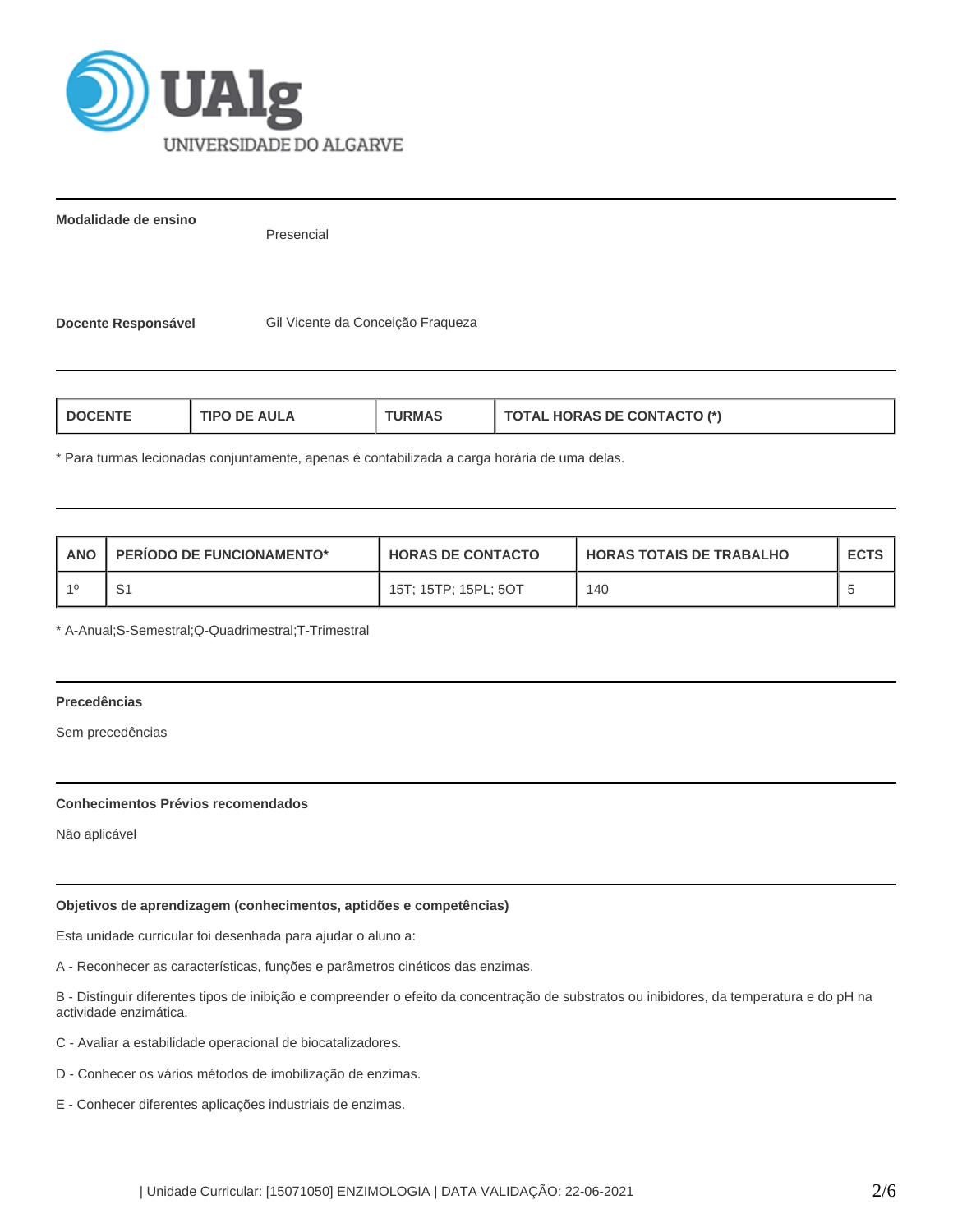

#### **Conteúdos programáticos**

- 1. Estrutura e função das enzimas.
- 2. Cinética enzimática.
- 3. Estabilidade operacional de biocatalisadores.
- 4. Imobilização de enzimas.
- 5. Aplicação de enzimas na indústria alimentar.

#### **Metodologias de ensino (avaliação incluída)**

A UC está estruturada em: (i) aulas teóricas, (ii) aulas de teórico-práticas, com exercícios aplicação e iii) aulas práticas - trabalhos laboratoriais. A avaliação de conhecimentos tem duas partes, teórica e prática, com a ponderação de 60 % e 40 %, respetivamente, sendo necessário obter uma classificação igual ou superior a dez valores em cada uma das partes. A avaliação da componente teórica pode ser feita por exame final ou por frequência. Por frequência, será objecto de avaliação um teste individual escrito, sem consulta. A avaliação da componente prática é realizada pela apresentação, escrita ou oral, de trabalhos práticos laboratoriais.

#### **Bibliografia principal**

Cornish-Bowden, A (2012) Fundamentals of Enzyme Kinetics. 4<sup>th</sup> Ed., Wiley-VCH, Weinheim.

Segel, IH (1993) Enzyme Kinetics. Jonh Wiley & Sons, Inc., New York.

Doran, PM (2012) Bioprocess engineering principles. 2<sup>nd</sup> Ed., Academic Press, Oxford.

Quintas, A; Freire, AP; Halpern, MJ (2008) Bioquímica - Organização Molecular da Vida. Lidel-Edições Técnicas Lda., Lisboa.

Campos, LS (2008) Entender a Bioquímica. 5ª Ed., Escolar Editora, Lisboa.

Uhlig, H (1998) Industrial Enzymes and Their Applications. John Wiley & Sons Inc, New York.

Price, CN; Stevens, L (1999) Fundamentals of Enzimology. Oxford University Press, Oxford.

Gama, M; Aires-Barros, MR; Cabral, JMS (2003) Engenharia Enzimática. Lidel-Edições Técnicas Lda., Lisboa.

Mota, M ; Lima, N (2003) Biotecnologia - Fundamentos e Aplicações. Lidel-Edições Técnicas Lda., Lisboa.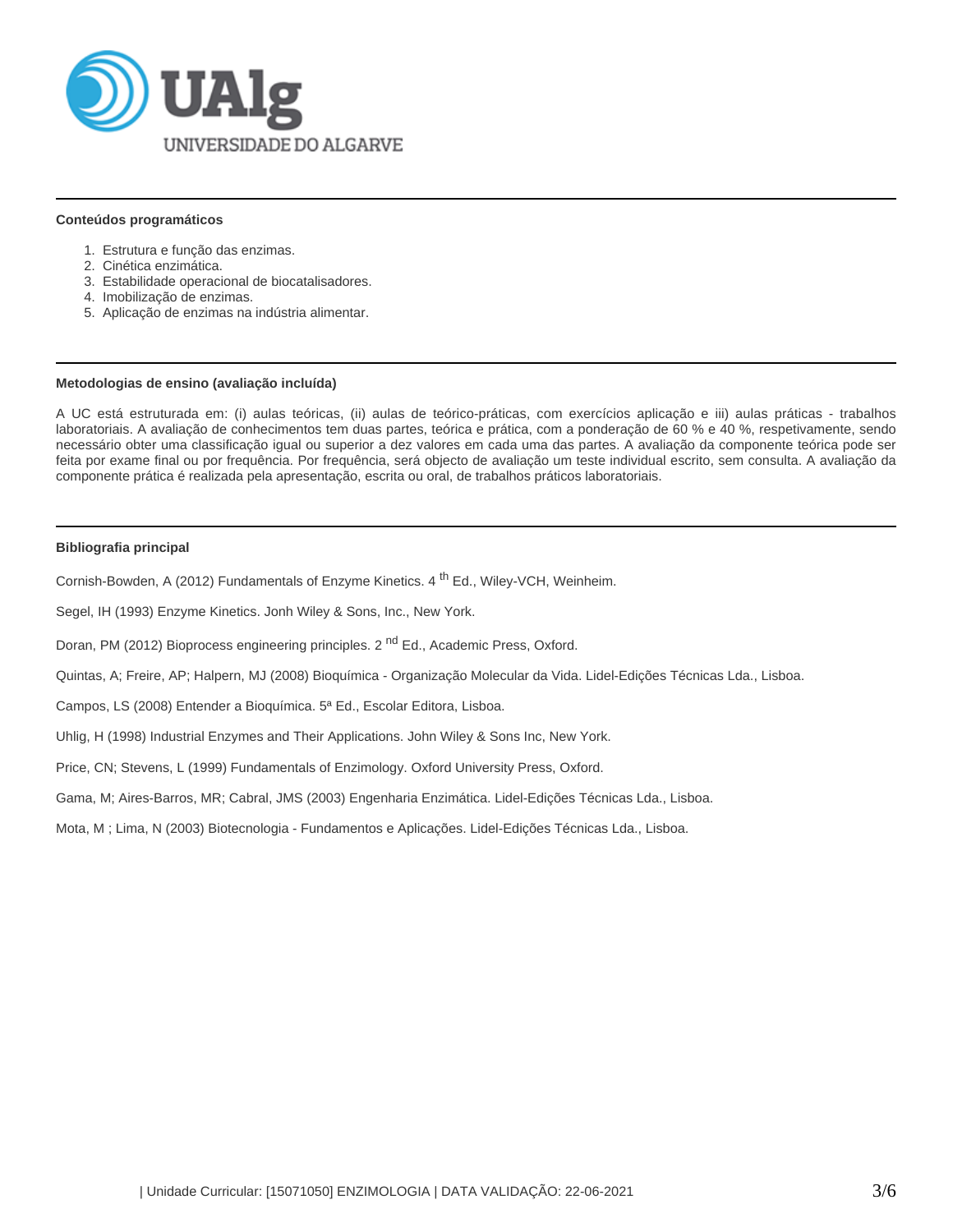

| <b>Academic Year</b>                                                                                   | 2021-22                                      |
|--------------------------------------------------------------------------------------------------------|----------------------------------------------|
| <b>Course unit</b>                                                                                     | ENZYMOLOGY                                   |
| <b>Courses</b>                                                                                         | FOOD TECHNOLOGY (2.º Ciclo)<br>Common Branch |
| <b>Faculty / School</b>                                                                                | INSTITUTE OF ENGINEERING                     |
| <b>Main Scientific Area</b>                                                                            |                                              |
| Acronym                                                                                                |                                              |
| <b>CNAEF</b> code (3 digits)                                                                           | 520                                          |
| <b>Contribution to Sustainable</b><br><b>Development Goals - SGD</b><br>(Designate up to 3 objectives) | 4;9;12                                       |
| Language of instruction                                                                                | Portuguese, English                          |
| <b>Teaching/Learning modality</b>                                                                      | Presential                                   |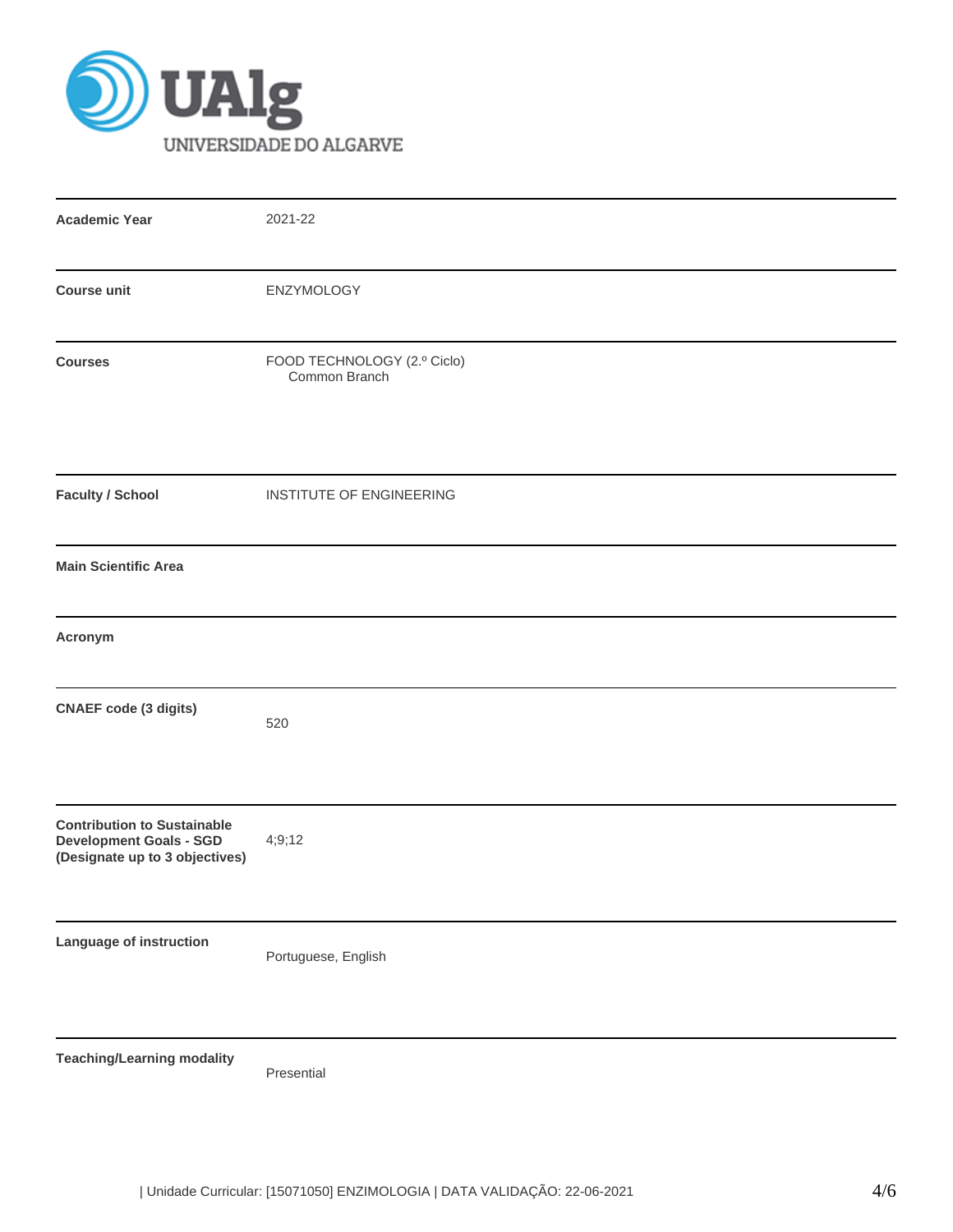

**Coordinating teacher** Gil Vicente da Conceição Fraqueza

| 020<br>statt<br><b>COLLIN</b><br>-- | vpe' |  | ours |
|-------------------------------------|------|--|------|
|-------------------------------------|------|--|------|

\* For classes taught jointly, it is only accounted the workload of one.

| <b>Contact hours</b> | тp |  |   |  |    | <b>otal</b>                                                                                                           |
|----------------------|----|--|---|--|----|-----------------------------------------------------------------------------------------------------------------------|
|                      |    |  | Ш |  | ΙК |                                                                                                                       |
|                      |    |  |   |  |    | Theoretical: TD Theoretical and proctical : DL Drectical and Ighoratorial: TC Eiold Work: S. Sominar: E. Training: OT |

· Theoretical; TP - Theoretical and practical ; PL - Practical and laboratorial; TC - Field Work; S - Seminar; E - Training; OT Tutorial; O - Other

#### **Pre-requisites**

no pre-requisites

#### **Prior knowledge and skills**

Not applicable

# **The students intended learning outcomes (knowledge, skills and competences)**

This course is designed to help students to:

A - Recognize the characteristics, functions and kinetic parameters of the enzymes.

B - Know different types of inhibition and understand the effects of concentration of substrates or inhibitors, temperature and pH on the enzyme activity.

C - Evaluate the operational stability of the biocatalyst.

D - Know enzyme immobilization methods.

E - Describe different industrial applications of enzymes.

### **Syllabus**

- 1. Structure and function of enzymes.
- 2. Enzyme kinetics.
- 3. Operational stability of enzymes.
- 4. Immobilization.
- 5. Enzymes in the food industry.